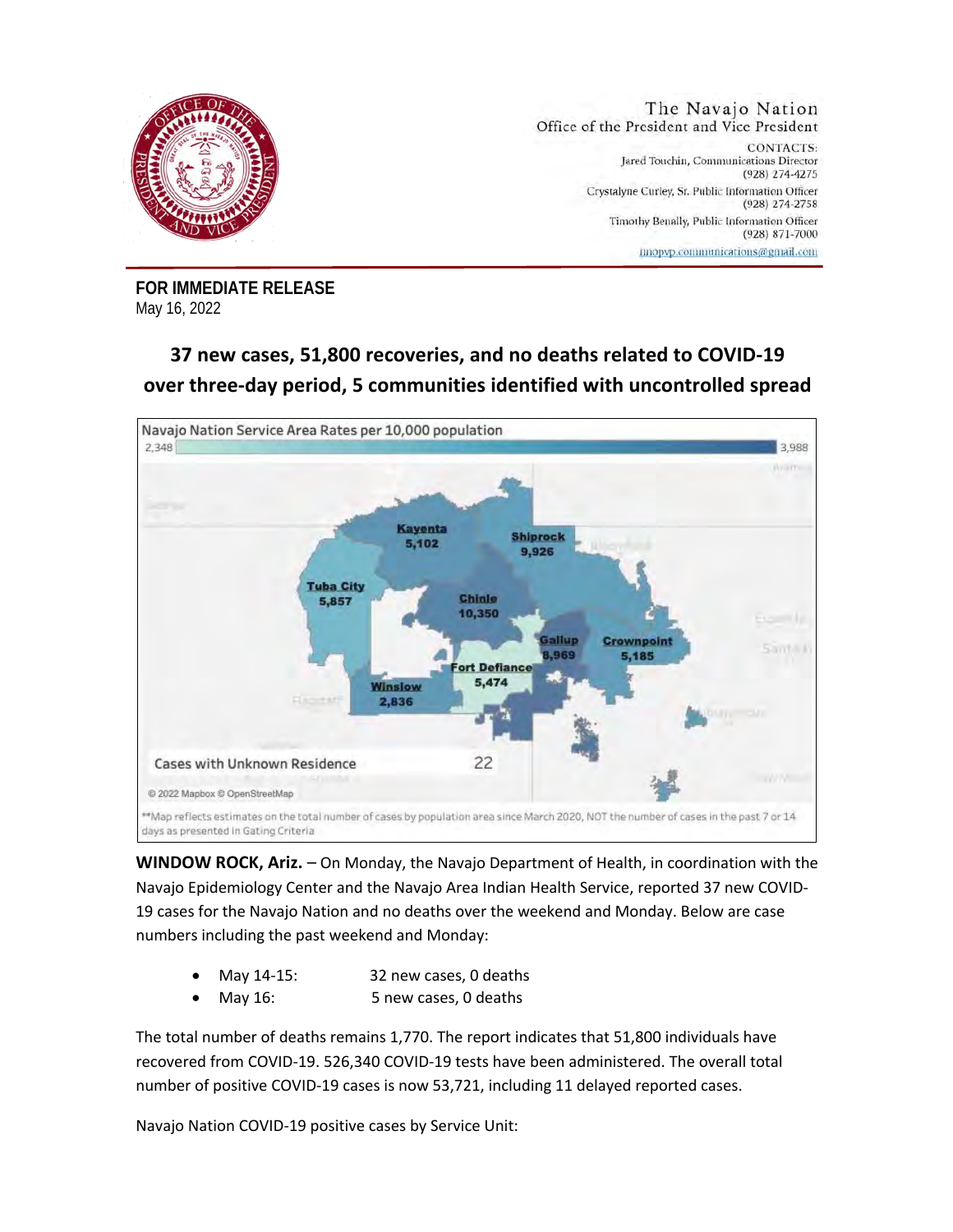- Chinle Service Unit: 10,350
- Crownpoint Service Unit: 5,185
- Ft. Defiance Service Unit: 5,474
- Gallup Service Unit: 8,969
- Kayenta Service Unit: 5,102
- Shiprock Service Unit: 9,926
- Tuba City Service Unit: 5,857
- Winslow Service Unit: 2,836

\* 22 residences with COVID-19 positive cases are not specific enough to place them accurately in a Service Unit.

The Navajo Nation remains in "yellow status," in accordance with Public Health Emergency Order No. 2022-004 available online at: https://www.ndoh.navajo-nsn.gov/COVID-19. Based on cases from April 29 to May 12, 2022, the Navajo Department of Health issued a Health Advisory Notice for the following five communities due to uncontrolled spread of COVID-19:

Chinle Ganado Leupp Naschitti Tsaile/Wheatfields

"As we move forward through this pandemic, we have to draw from the love and support of our family members, elders, and our frontline warriors to remain strong. The strength and resilience of our ancestors remains within our people to this day. We must continue to push back on this COVID-19 pandemic by adhering to the guidance of our public health experts, which includes getting vaccinated and the booster shots. If you are 50 years and older or are immunocompromised, you are eligible to receive a second booster shot. Please continue to take precautions, be careful in public places, and keep praying for our people," said Navajo Nation President Jonathan Nez.

Health care facilities on the Navajo Nation continue to administer COVID-19 vaccines. If you would like to receive one of the COVID-19 vaccines, please contact your health care provider and schedule an appointment.

"As graduations continue, we want everyone to be safe and healthy so please continue to take safety precautions to help prevent the spread of COVID-19. Be safe and continue to pray each day for our frontline workers and our communities," said Vice President Myron Lizer.

For more information, including helpful prevention tips, and resources to help stop the spread of COVID-19, visit the Navajo Department of Health's COVID-19 website: http://www.ndoh.navajonsn.gov/COVID-19. For COVID-19 related questions and information, call (928) 871-7014.

# # #

For the latest news from the Office of the President and Vice President, please visit http://www.opvp.navajo-nsn.gov/ or find us on Facebook, Twitter, and Instagram.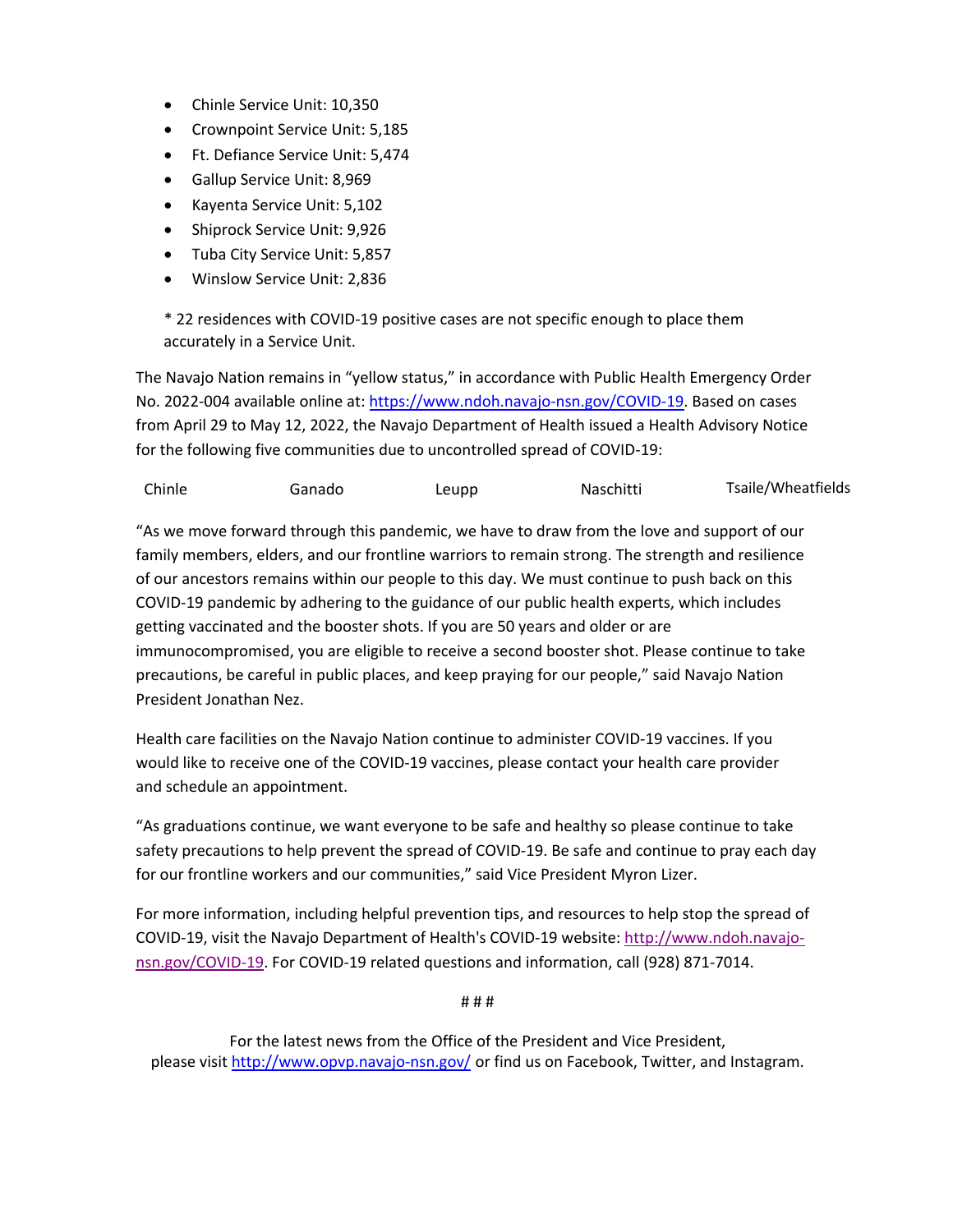## **THE NAVAJO NATION**

## JONATHAN NEZ | PRESIDENT MYRON LIZER | VICE PRESIDENT



May 16, 2022

## **Navajo Department of Health Health Advisory Notice (HAN) COVID-19 Community Advisory No. 78 —Safety Precautions**

**WINDOW ROCK, AZ** – The Navajo Health Command Operations Center is issuing uncontrolled spread of COVID-19 advisory for the following communities. The cases reflect dates April 29 – May 12, 2022. The advisory will be in effect until the risk and cases decline.

The following communities are identified as having uncontrolled spread of COVID-19:

| Chinle | Ganado | $L$ eupp | Naschitti | Tsaile/Wheatfields |
|--------|--------|----------|-----------|--------------------|
|        |        |          |           |                    |

All residents should take precautions to protect their health from the spread of COVID-19. Individuals with the following conditions are at higher risk of being affected from COVID-19.

| People at Increased Risk for Severe Illness |                                       | Might be at Increased Risk for Severe Illness |                                         |
|---------------------------------------------|---------------------------------------|-----------------------------------------------|-----------------------------------------|
|                                             | Older Adults                          |                                               | Asthma                                  |
|                                             | Cancer                                |                                               | Cerebrovascular disease                 |
|                                             | Chronic kidney disease                |                                               | Cystic fibrosis                         |
|                                             | Chronic obstructive pulmonary disease |                                               | Hypertension or high blood pressure     |
|                                             | Heart conditions                      |                                               | Immunocompromised state                 |
|                                             | Immunocompromised state               |                                               | Neurologic conditions, such as dementia |
|                                             | Obesity and severe obesity            |                                               | Liver disease                           |
|                                             | Pregnancy                             |                                               | Overweight                              |
|                                             | Sickle cell disease                   |                                               | Pulmonary fibrosis                      |
|                                             | Smoking                               |                                               | Thalassemia                             |
|                                             | Type 2 diabetes mellitus              |                                               | Type 1 diabetes mellitus                |

All residents should practice health and safety measures:

- Get vaccinated.
- Wear a mask in the public.
- Avoid close contact with people who are sick.
- Wash your hands often with soap and water for at least 20 seconds. If soap and water are not available, use a hand sanitizer that contains at least 60% alcohol.
- Clean and disinfect frequently touched surfaces daily.
- Avoid touching your face, nose, and eyes with unwashed hands.
- Clean and disinfect your vehicle, home, workspace and other common areas on a regular basis.
- Social distance keep 6 feet between yourself and others.
- Limit gatherings with individuals outside your immediate household.